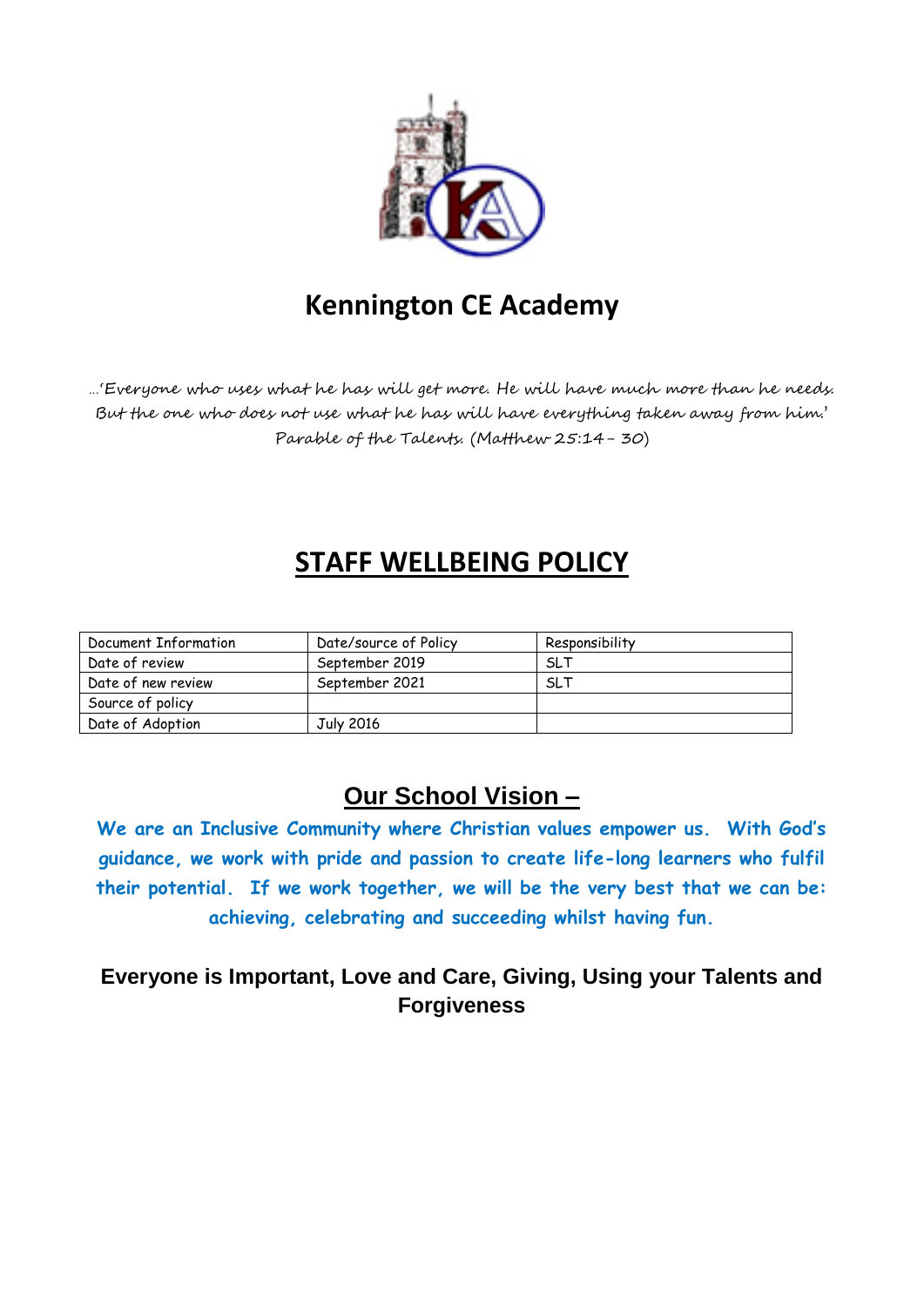The emotional and physical wellbeing of all staff is important to Kennington CE Academy. At our school not only does every child matter but we also believe every person matters.

The actions within this policy have 5 key aims:

- To minimise the harmful effects of stress.
- To provide effective support for all staff.
- To help each individual to achieve an appropriate work-life balance.
- To take a positive and understanding approach to the management of stress in line with current good practice.
- To respect confidentiality.

As a school, we promote work life balance. We seek advice from outside support agencies such as occupational health. We have policies and procedures to deal with bullying, harassment and issues of personal safety. We seek opportunities to care for the staff through initiatives and through discussions within performance and development reviews.

We have an annual staff well being survey; please see the appendix for examples.

The main part of this policy is based around the Health and Safety Executive Management Standards. Each section responds to a standard and how the school carries out its duty of care.

#### **Demands**

The Standard states that "Employees indicate that they are able to cope with the demands of their jobs and systems are in place locally to respond to any individual concerns".

Within Kennington CE Academy every member of staff is given adequate and achievable tasks which suit the agreed hours of work.

Individuals have a job description which details the job demands and this is part of the recruitment procedure before agreed contracts are signed. Appointments are made to match the skills of the person with the job and adjustments are made with the agreement of all. No member of staff will be expected to carry out duties which are beyond their capabilities unless these are agreed as a development strategy. Concerns about the work environment and its impact upon an employee's ability to satisfactorily complete duties are shared with either a line manager or senior member of staff. Every attempt is made to rectify the issue.

### **Control**

The Standard states that "Employees indicate that they are able to have a say about the way they do their work and systems are in place locally to respond to any individual concerns".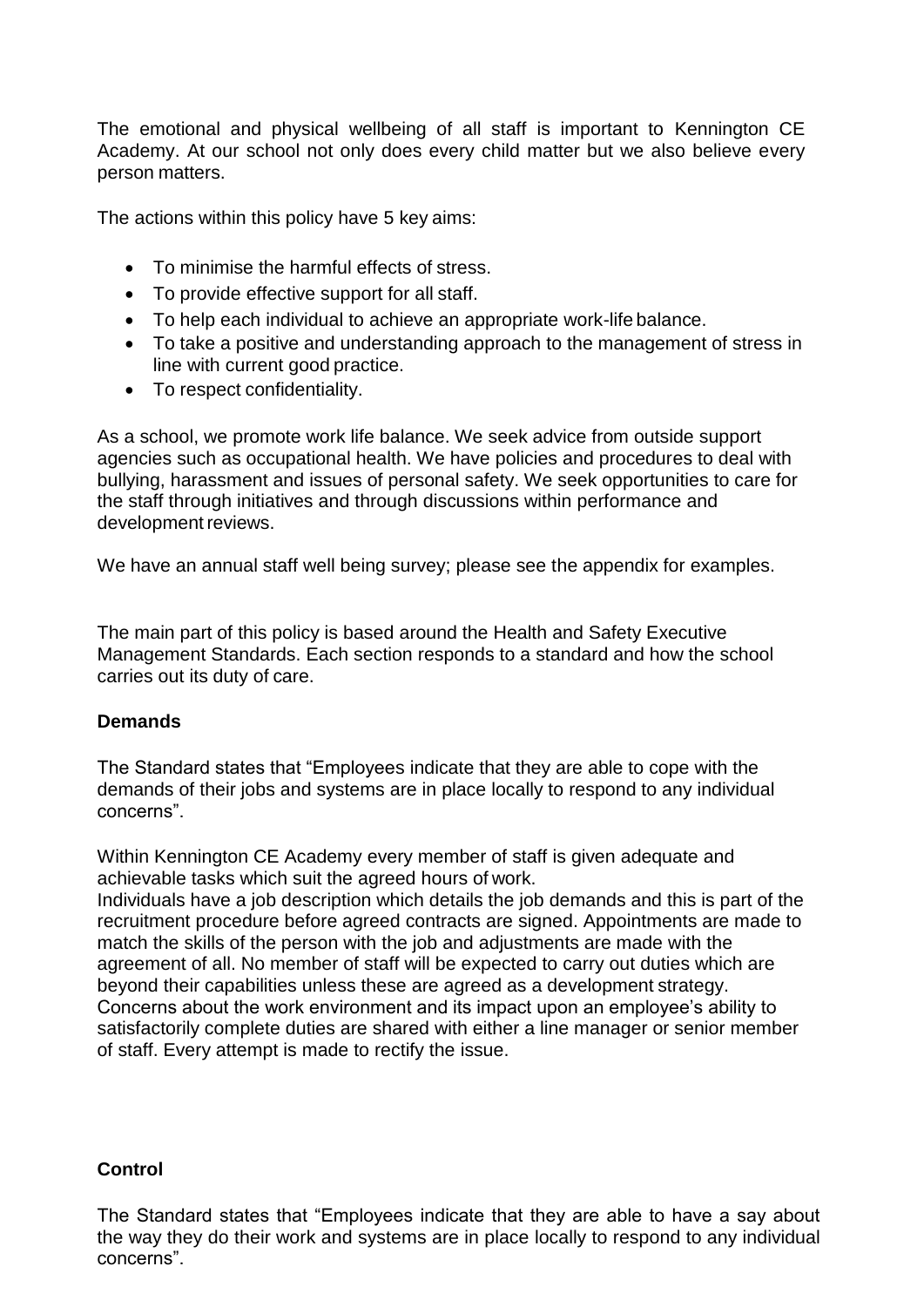Within Kennington CE Academy every member of staff has a defined role which, due to the nature of a school, often has a fixed timescale for completion. Initiative is actively encouraged and as a school we welcome staff to be free thinkers and extend practice beyond the expected. The school has a Continuing Professional Development Policy which details the means by which all staff are encouraged to extend their skills and knowledge. Formal access to courses and training is through individual performance reviews and through audits of subject needs.

Other courses may be available but they are more closely related to budget availability.

As a school we are open to the changing face of employment structure and the relationship between home and work life. We make every effort to ensure that an employees working pattern suits their needs.

## **Support**

The Standard states that "Employees indicate that they receive adequate information and support from their colleagues and superiors and systems are in place locally to respond to any individual concerns".

Within Kennington CE Academy we have an active support structure within the staff which has no formal basis but is generated from mutual respect. However, should this structure break down, the management structure has a wide base and a member of the SLT is always available to support staff and attempt to rectify situations. The school is part of the Stockport Well Being Service which provides a confidential counselling service for staff. This service is confidentialand appointments are made by individuals when they need support.

The school encourages staff to discuss work and provide each other with constructive feedback. Although we have formal observations, the staff have agreed that informal observation and comment is still part of the school culture.

Kennington CE Academy is a supportive school and this is reflected in the personal and private (leave procedure which operates when necessary.

## **Relationships**

The Standard states that "Employees indicate that they are not subjected to unacceptable behaviours, e.g. bullying at work, and systems are in place locally to respond to any individual concerns".

Within Kennington CE Academy we promote positive relationships within the staff and we adhere to the principles of growth mindset, which is applicable to adults and children alike. We encourage everyone to report any incidents of bullying or unacceptable behaviour. These will then be fully investigated by an appropriate member of the SLT and a governor, if required.

### **Role**

The Standard states that "Employees indicate that they understand their role and responsibilities and systems are in place locally to respond to any individual concerns".

Within Kennington CE Academy we actively ensure that staff never have conflicting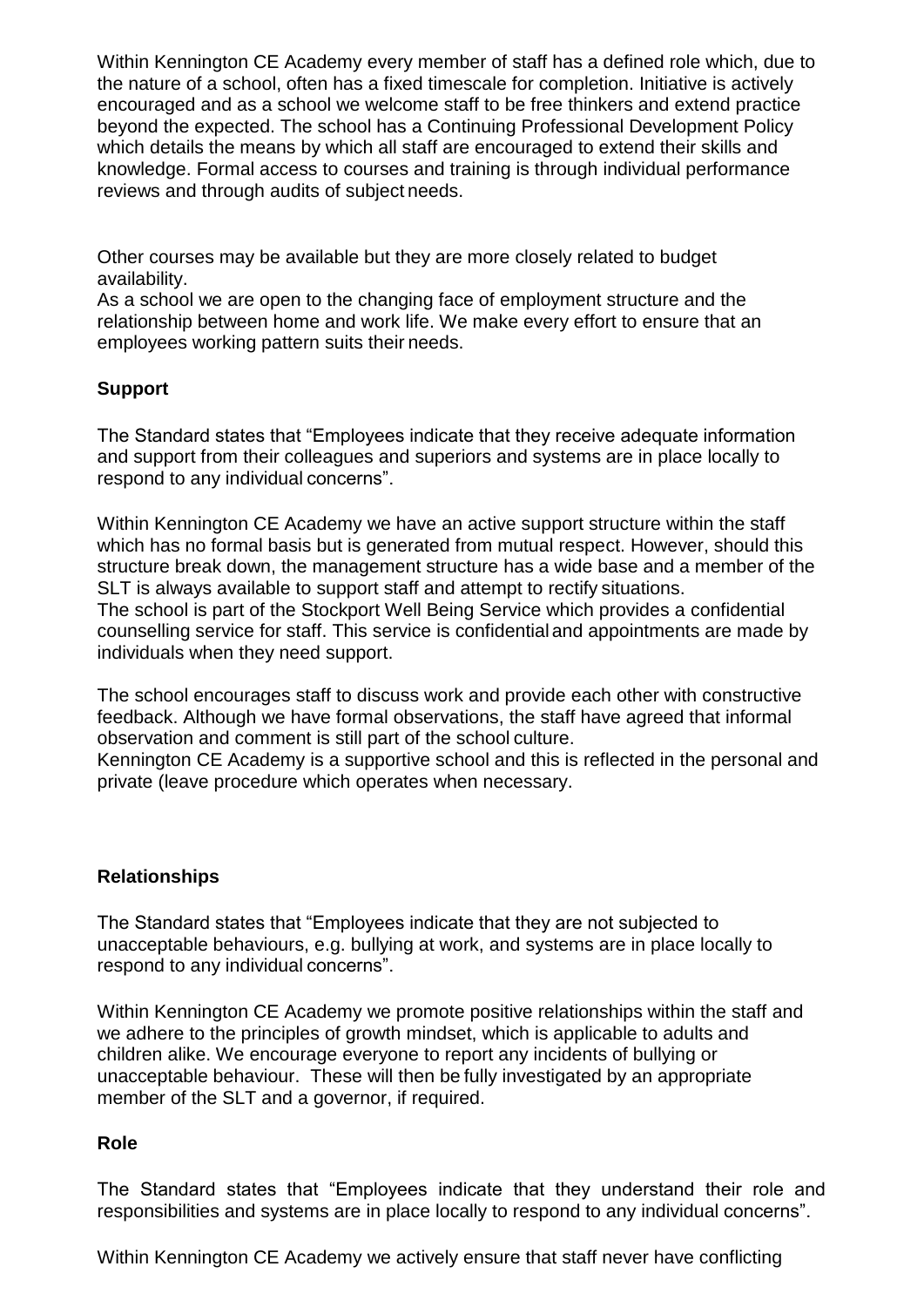roles. This is achieved through our staff structure and careful planning of appointments. Upon appointment, staff have a job description which outlines the key roles and expectations of the job. New staff are provided with an appropriate mentor. The staff mentors may or may not be the line manager or performance review manager. Should there be any doubts about the role, or role expectations, the Headteacher should be consulted.

As a school, we have many influences which impact upon our working structure. This may result in short notice changes. During periods of role change, staff will be kept up to date through staff briefings and individual meetings.

### **Change**

The Standard states that "Employees indicate that the organisation engages them frequently when undergoing an organisational change and systems are in place locally to respond to any individual concerns".

Within Kennington CE Academy we seek to involve all appropriate staff in consultations regarding change. We provide information as soon as possible and will call staff meetings if they are relevant. Staff are always aware that consultations are a means by which we gather views and are not always a mechanism for changing policy or decision.

When changes do take place, timescales will be published and details will be available showing the impact upon the working lives of the staff.

Support will be provided during the process and outside support agencies will be signposted.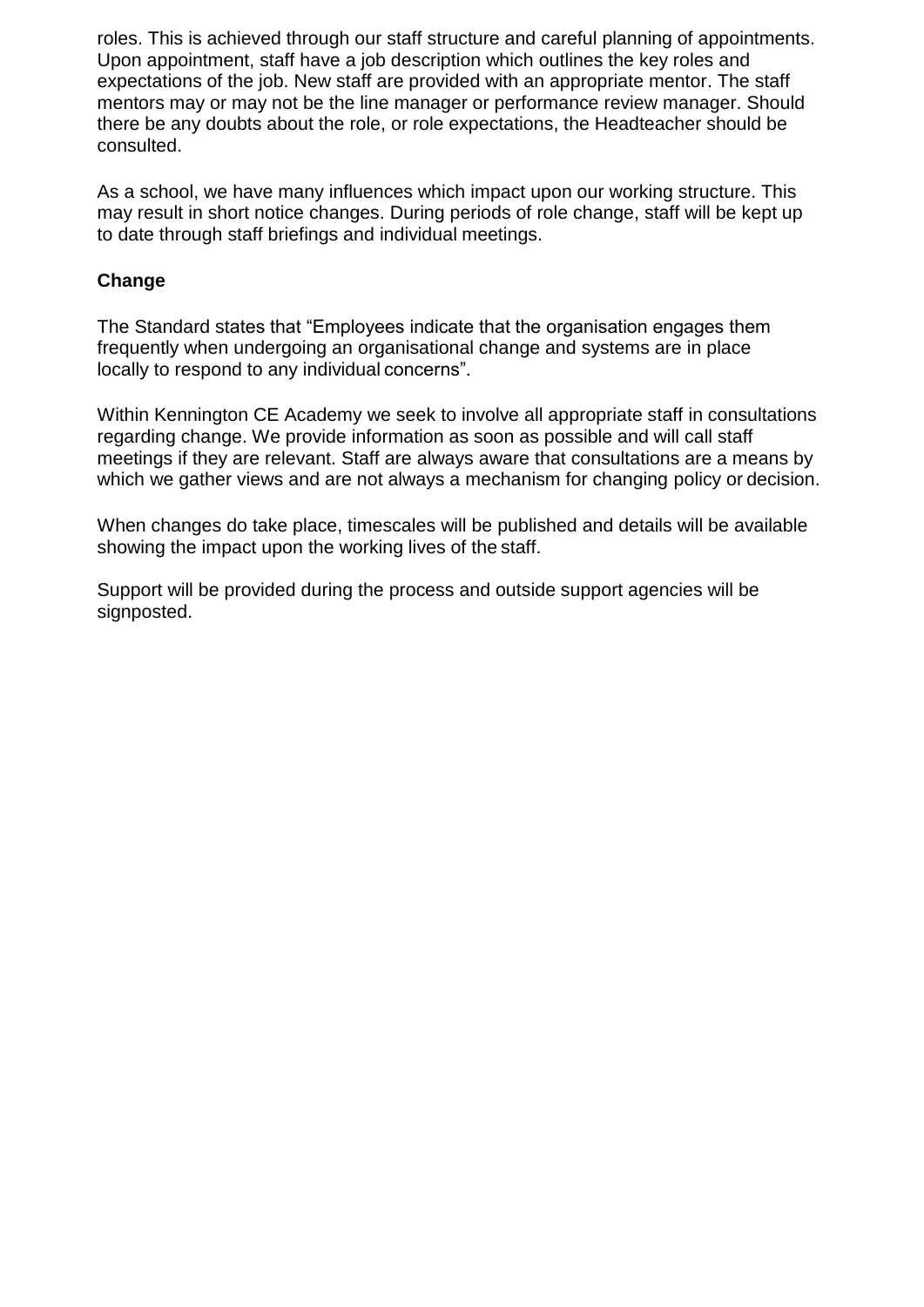# Wellbeing Questionnaire

|                                                                                        | Never <sub>1</sub> | Seldom<br>2 | Sometimes<br>3 | Often<br>4 | Always 5 |
|----------------------------------------------------------------------------------------|--------------------|-------------|----------------|------------|----------|
| 1. I enjoy my work                                                                     |                    |             |                |            |          |
| 2. I feel valued at work                                                               |                    |             |                |            |          |
| 3. I am clear what is<br>expected of me at work                                        |                    |             |                |            |          |
| 4. I know how to go about<br>getting my job done                                       |                    |             |                |            |          |
| 5. If work gets difficult, my<br>colleagues will help me                               |                    |             |                |            |          |
| 6. I am given supportive<br>feedback on the work I do                                  |                    |             |                |            |          |
| 7. I have a say in my own<br>work speed                                                |                    |             |                |            |          |
| 8. I am clear what my duties<br>and responsibilities are                               |                    |             |                |            |          |
| 9. I am clear about the<br>school's goals and<br>objectives                            |                    |             |                |            |          |
| 10. I have a choice in<br>deciding how I do my work                                    |                    |             |                |            |          |
| 11. I understand how my<br>work fits into the overall<br>aims of the school            |                    |             |                |            |          |
| 12. I am able to make some<br>decisions about the way I<br>work                        |                    |             |                |            |          |
| 13. I am comfortable with the<br>pace of work expected of me                           |                    |             |                |            |          |
| 14. I can rely on senior staff to<br>help me out with a work<br>problem                |                    |             |                |            |          |
| 15. I am subject to personal<br>harassment in the form of<br>unkind words or behaviour |                    |             |                |            |          |
| 16. I have to work very<br>intensively                                                 |                    |             |                |            |          |
| 17. There is friction or anger<br>between colleagues                                   |                    |             |                |            |          |
| 18. Senior staff put me under<br>unreasonable pressure to work<br>long hours           |                    |             |                |            |          |
| 19. I am subject to bullying at<br>work                                                |                    |             |                |            |          |
| 20. I have unrealistic time<br>pressures                                               |                    |             |                |            |          |
| 21. I get help and support I<br>need from colleagues                                   |                    |             |                |            |          |
| 22. I have some say over the<br>way I work                                             |                    |             |                |            |          |